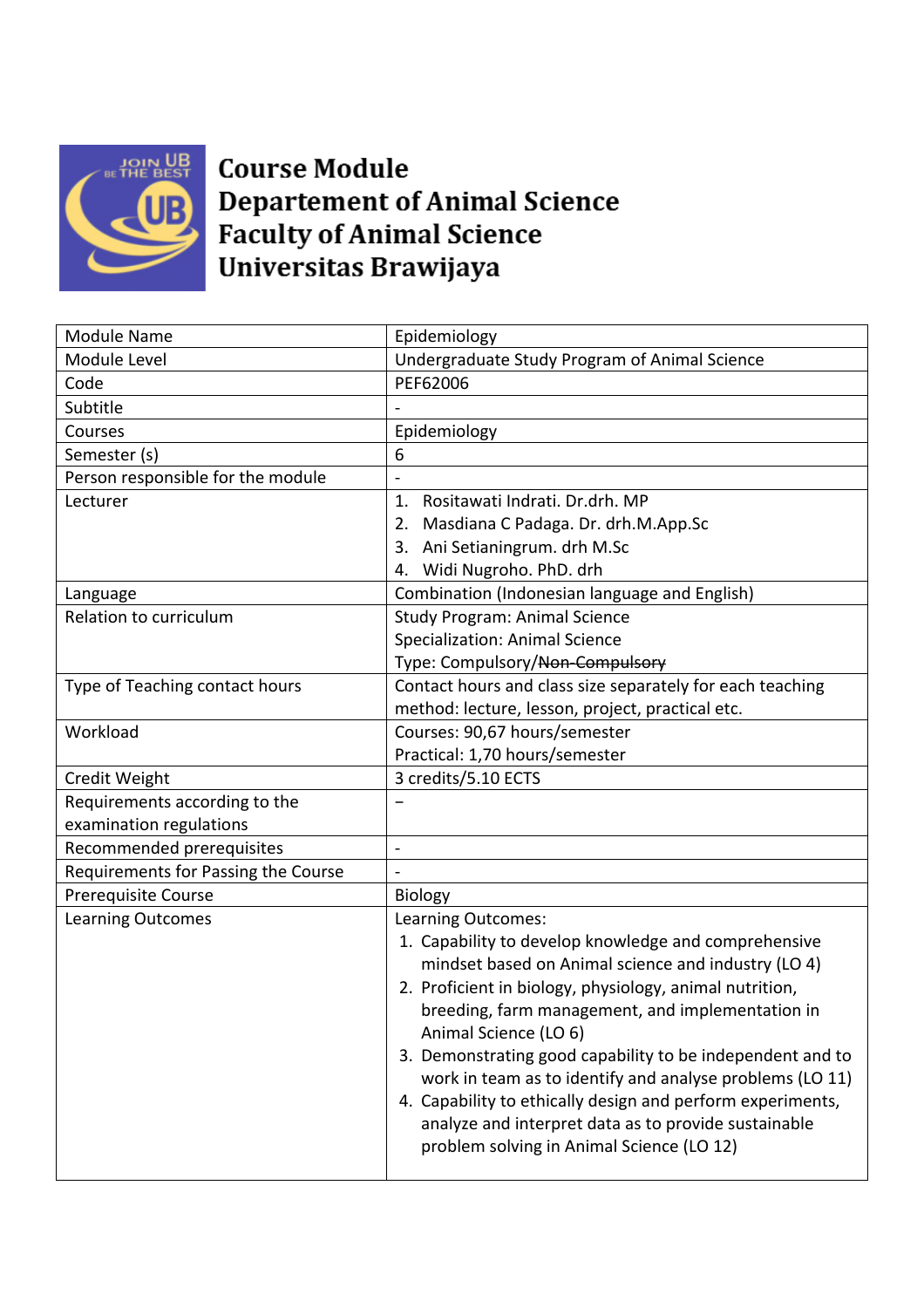| <b>Course Learning Outcomes:</b>                               |
|----------------------------------------------------------------|
| 1. Able to explain epidemiological concepts and techniques     |
| and identify factors that cause disease incidence from a       |
| management aspect                                              |
| 2. Knowing the types of Strategic Infectious Animal Diseases   |
| (PHMS) in livestock based on KEPMENTAN NO 4026 /               |
| Kpts / OT.140 / 4/2013                                         |
| 3. Able to calculate the incidence rate and risk factors for   |
| disease                                                        |
| 4. Understand the theoretical concepts and being able to       |
| formulate epidemiological disease prevention programs          |
| involving livestock groups based on livestock health           |
| management schemes                                             |
| 5. Conduct an economic analysis of the impact of disease on    |
| livestock business in an effort to control the spread of       |
| livestock diseases based on the Law on Animal science          |
| and Animal Health.                                             |
| Objectives: Explaining and identifying factors causing the     |
| incidence of disease in livestock from management aspects      |
| based on an epidemiological triad, discussing factors causing  |
| disease in livestock populations that result in decreased      |
| production and preventing livestock disease through animal     |
| health programs, and discussing the principle of preventing    |
| disease transmission from<br>animals to humans through         |
| livestock and the food chain of livestock                      |
| Knowledge: Able to explain the concepts and techniques of      |
| epidemiology and identify the factors that cause the incidence |
| of disease from the management aspect, Comprehend the          |
| types of Strategic Infectious Animal Diseases (PHMS) in        |
| livestock based on Decree of Minister of Agriculture of the    |
| Republic of Indonesia Number 4026/KPTS/OT.140/4/2013           |
| Skills: cognitive- Comprehend theoretical concepts and able    |
| to formulate epidemiological disease prevention programs       |
| involving livestock groups based on animal health              |
| management programs. Phsycomotoric-Students are able to        |
| calculate the incidence and risk factors for disease           |
| Competences: Conduct an economic analysis of the impact of     |
| disease on livestock business in an effort to control the      |
| disease transmission in livestock based on the Law on          |
| Husbandry and Animal Health.                                   |